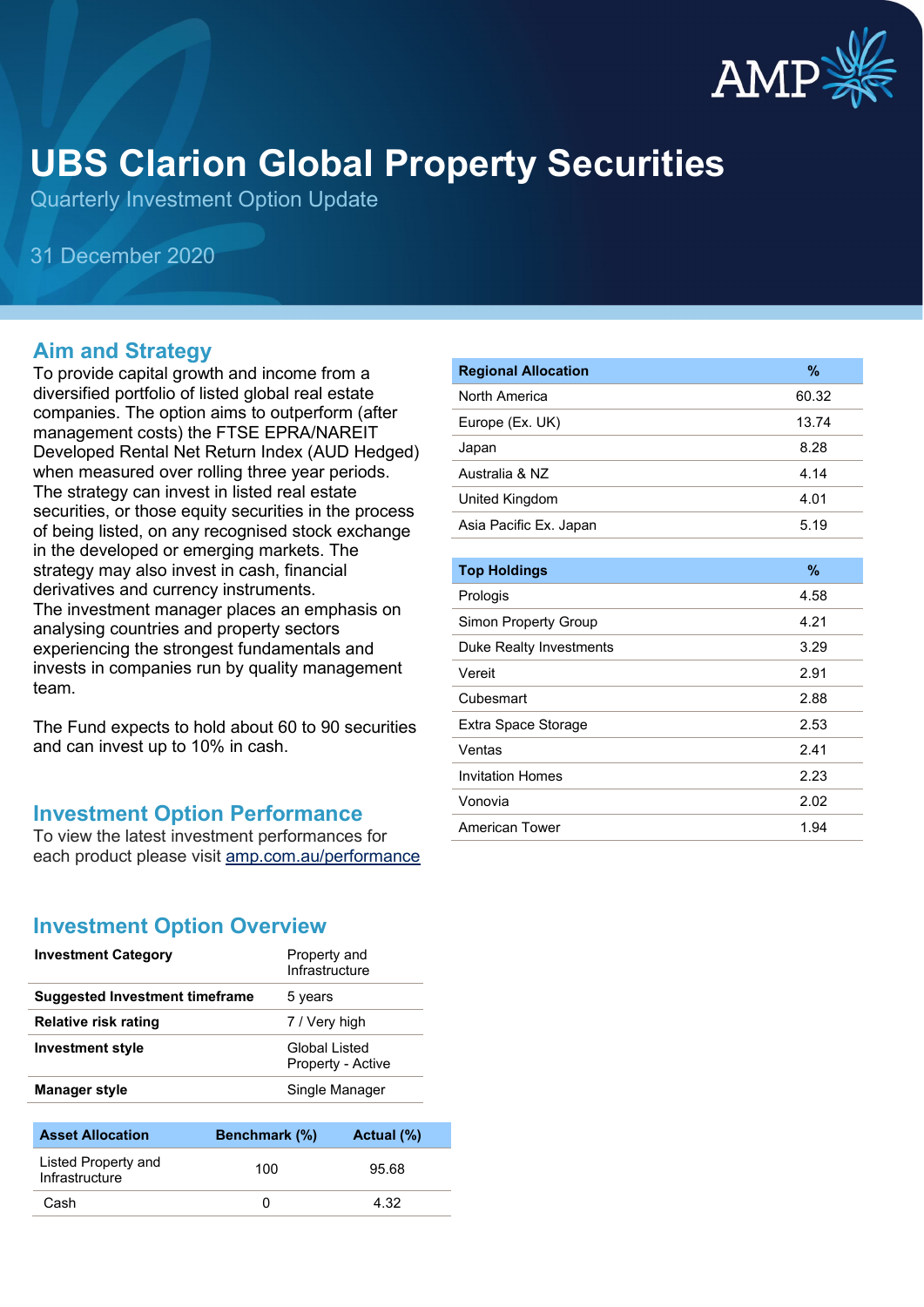#### **Investment Option Commentary**

For the fourth quarter, the Fund outperformed in North America and Asia-Pacific regions, but this was offset by underperformance in the European Region. In North America, positive relative performance was driven by the net lease, residential, data centre and retail sectors. In the Asia-Pacific region, outperformance was driven by stock selection in Australia and Singapore. Continental Europe positioning underperformed for the quarter in the portfolio. Simply stated, it was a quarter in which YTD underperformers materially outperformed.

#### **Market Commentary**

Real estate stocks rallied materially in the fourth quarter. Real estate stocks may have "bounced," but the stocks have not "recovered." Real estate stocks rebounded powerfully in the fourth quarter in response to positive developments concerning the availability of effective COVID-19 vaccines as well as the U.S. Presidential Election outcome.

Despite rallying +11% in the fourth quarter, real estate stocks were down -11% for the year, materially underperforming many asset classes including the S&P 500 (+18%), the Barclays U.S. Aggregate Bond Index (+7.5%), and the MSCI World Index (+16.5%). Global real estate stocks still have tremendous ground to make up versus broader market indices.

Since bottoming in early May, real estate stocks perform well when news is announced about either improving economic conditions or positive news about a vaccine to fight COVID. The Manager believes real estate stocks will outperform when investors become more certain about the timing and scale of an "economic re-opening." This will help catalyse the realization of the good relative value, improving earnings growth, and attractive dividend yields in the current low yield environment.

#### **Outlook**

Based on the Manager's proprietary valuation dashboard, real estate securities valuations continue to be very compelling relative to the private real estate, fixed income, and broader stock markets. It is unusual for real estate securities to be "cheap" relative to all three of these broader asset classes at the same time. At December 31, 2020, real estate stocks are trading at a global average -5.5% discount to private market real estate value (i.e., NAV), with an implied unleveraged cash flow yield of 5.5%. In the U.S., the spread between implied cap rates and Baa corporate bonds is +245 basis points versus a long-term average of +97 basis points. Outside the U.S., these spreads are also historically wide. Relative to the broader stock market, REITs look cheap as well. These types of valuation disparities in the past have often been followed by periods of very strong absolute and relative performance of listed real estate.

CBRE Global Investors' economic forecast calls for improving growth in 2021. They believe that the monetary and fiscal measures that were implemented around the globe will help mitigate the depth and length of the recession resulting from the COVID-19 pandemic.

A potential risk to their positive total return expectations for real estate stocks could be the fear of rising interest rates. They do not believe that rising interest rates will disrupt their total return outlook for real estate stocks for three primary reasons: 1) CBRE Global Investors' economic forecast projects that market-based interest rates will rise only moderately through the course of 2021 with no central bank raising interest rates during the year; 2) the historically wide yield spreads between real estate stocks and fixed income instruments provide a substantial cushion should interest rates rise above current expectations; and 3) the short-term positive correlation between real estate stocks and interest rates has broken down during this COVID pandemic. In 2020, real estate stocks were negative while interest rates fell. Real estate stocks acted as an "economic re-opening sector," so it is possible that an increase in interest rates as an indicator of a recovering economy will be a positive for real estate stock performance.